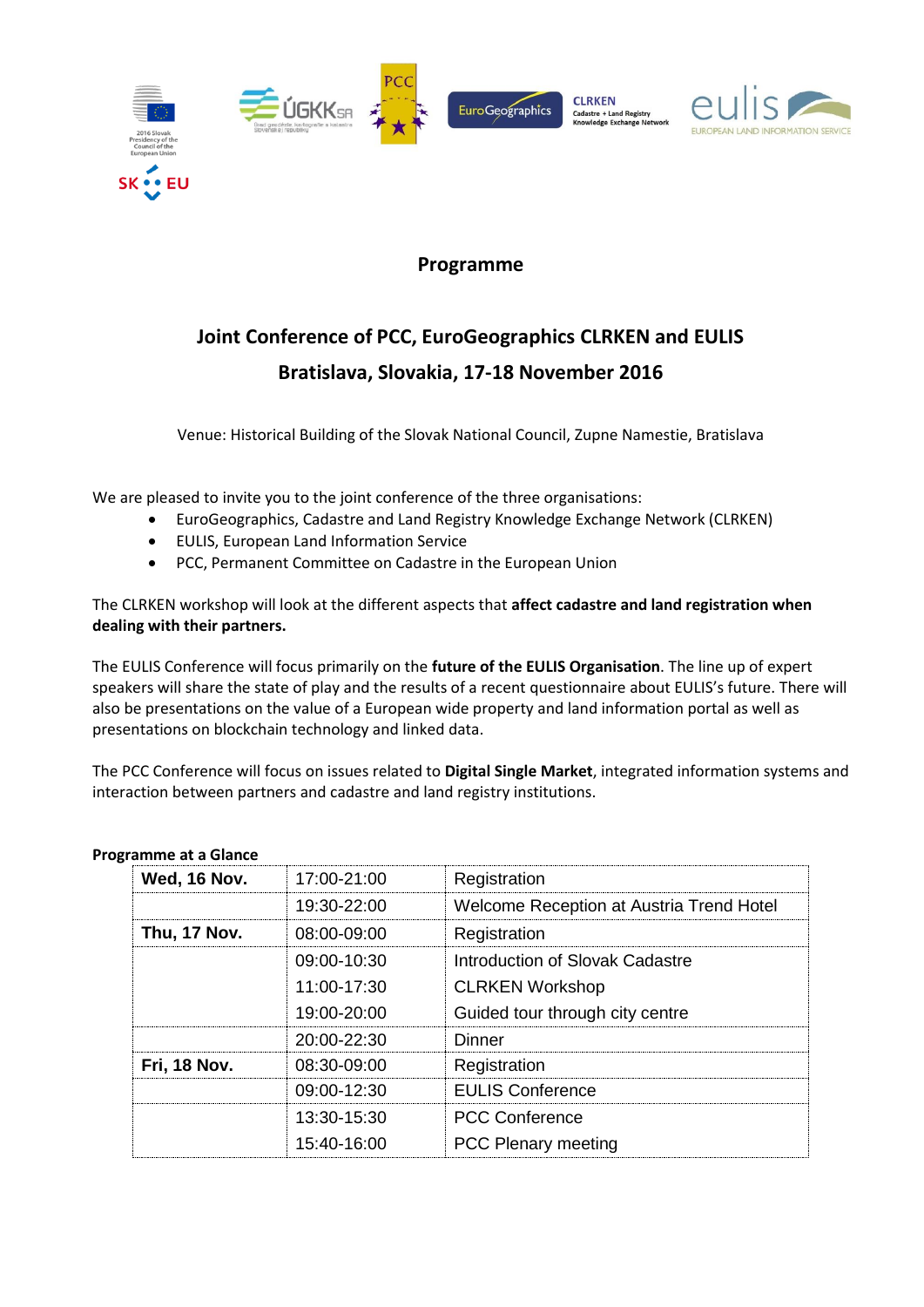

# **Thursday, 17 November 2016**

| <b>Opening joint conference</b> |                                                                                                                                                                                                           |  |  |
|---------------------------------|-----------------------------------------------------------------------------------------------------------------------------------------------------------------------------------------------------------|--|--|
| 09:00-10:30                     | <b>Introduction of Slovak Cadastre</b>                                                                                                                                                                    |  |  |
|                                 | Chair: Katarina Leitmannová (Slovakia)                                                                                                                                                                    |  |  |
|                                 | Welcome address (Maria Frindrichová, President, Geodesy, Cartography and Cadas-<br>$\bullet$<br>tre Authority of the Slovak Republic, Slovakia)                                                           |  |  |
|                                 | Key note speaker: Slovensko.sk and electronic services (Michaela<br>$\bullet$<br>Balážová, Director of the Project Management Office, National Agency for Network<br>and Electronic Services, Slovakia)   |  |  |
|                                 | Role of the Geodesy, Cartography and Cadastral Authority of the Slovak Republic<br>٠<br>(Katarína Leitmannová, Head of Geodesy and International Relations Department,<br>Slovakia)                       |  |  |
|                                 | Real Estate Cadastre in Slovakia (Erik Ondrejička, Head of Cadastral Department,<br>٠<br>Slovakia)                                                                                                        |  |  |
|                                 | Results of questionnaire: Data Provision from Cadastre and Land Registry databases<br>$\bullet$<br>(Matúš Fojtl, advisor, Geodesy and International Relations Department, Slovakia)                       |  |  |
| 10:30-11:00                     | Coffee break                                                                                                                                                                                              |  |  |
| <b>CLRKEN Workshop</b>          |                                                                                                                                                                                                           |  |  |
| 11:00-12:30                     | Welcome Address and Latest News from EuroGeographics<br>$\bullet$<br>(Mick Cory, Director EuroGeographics)                                                                                                |  |  |
|                                 | Session 1 - Role of CLR for Registration                                                                                                                                                                  |  |  |
|                                 | <b>Chair: Daniel Steudler (Switzerland)</b>                                                                                                                                                               |  |  |
|                                 | Integrated Cadastre - Land Registration System and Interaction with Partners - Case<br>$\bullet$<br>Study from Moldova (Angela Matcov, Director, State Enterprise Cadastre, Moldova)                      |  |  |
|                                 | Organizational and Institutional Aspects -Strengths and Weaknesses of Different<br>$\bullet$<br>Models (Rik Wouters vice-Chair WPLA and Walter de Vries, prof. Technical Universi-<br>ty Munich, Germany) |  |  |
|                                 | Land Registry in the Slovak Republic - Strengths and Weaknesses (Lucia Filagová,<br>$\bullet$<br>State Counsellor, Geodesy, Cartography and Cadastre Authority, Slovakia)                                 |  |  |
| 12:30-13:30                     | Lunch                                                                                                                                                                                                     |  |  |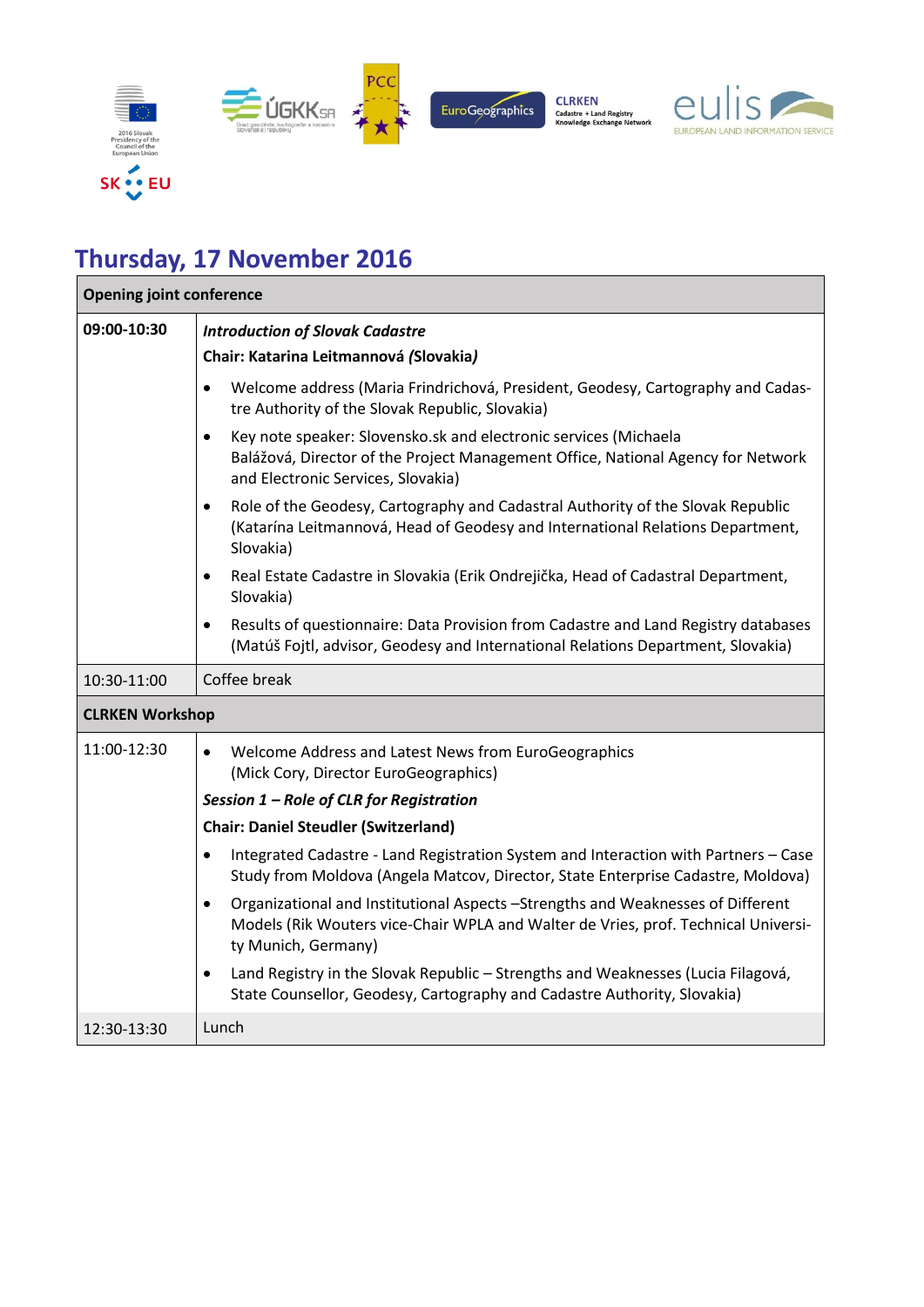

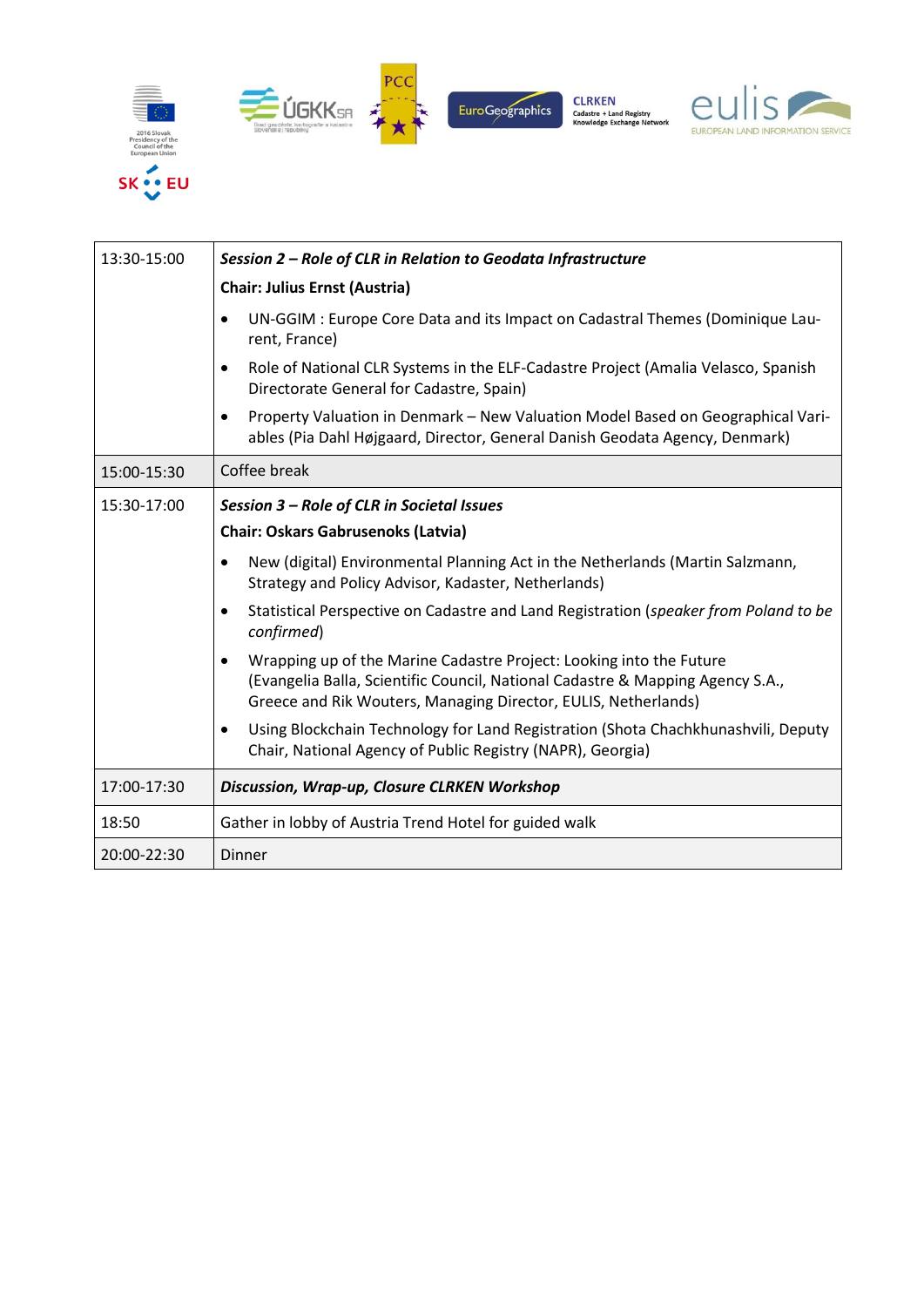

# **Friday, 18 November 2016**

| <b>EULIS Conference on the "The Future of EULIS"</b> |                                                                                                                                                                                                                                      |  |
|------------------------------------------------------|--------------------------------------------------------------------------------------------------------------------------------------------------------------------------------------------------------------------------------------|--|
| 08:30-09:00                                          | <b>Registration</b>                                                                                                                                                                                                                  |  |
| 09:00-09:10                                          | Welcome<br>Pekka Halme, Chair EULIS Board                                                                                                                                                                                            |  |
| 09:10-09:30                                          | <b>State of Play EULIS</b><br>Rik Wouters, Managing Director EULIS                                                                                                                                                                   |  |
| 09:30-09:50                                          | Results research on the Future of EULIS<br>Anders Sandin, Coordinator working group EULIS                                                                                                                                            |  |
| 09:50-10:10                                          | Progress Interconnection of land registers programme<br>Gösta Petri, Deputy Head, EU Commission DG Justice (via **video conferencing**)                                                                                              |  |
| 10:10-10.30                                          | <b>Experiences European Business Register</b><br>Ricco Dun, Chair EBR Board, European Business Register                                                                                                                              |  |
| 10:30-10:50                                          | <b>Coffee break</b>                                                                                                                                                                                                                  |  |
| 10:50-11:05                                          | Case study Slovakia: Information supply on real estate cadastre<br>Dušan Hanus, cadastre specialist, Geodesy, Cartography and Cadastre Authority, Slovakia                                                                           |  |
| 11:05-11:20                                          | New developments in the internet portal of Dutch Kadaster<br>Gerard Leenders, Senior advisor, Kadaster, Netherlands                                                                                                                  |  |
| 11:20-11:40                                          | <b>Block Chain Technology</b><br>Henrik Hjelte, Director, ChromaWay, Sweden                                                                                                                                                          |  |
| 11:40-12:00                                          | <b>Linked Open Data</b><br>Tim Nelissen, Technical advisor, Semaku, Netherlands                                                                                                                                                      |  |
| 12:00-12:20                                          | View on the future of EULIS<br>Magdalena Andersson, Business Developer, Lantmäteriet, Sweden<br>Julie Barry, Head International department, HMLR, England<br>Peter Hubalek, Deputy head ICT Department, Ministry of Justice, Austria |  |
| 12:20-12:25                                          | Announcement of 2017 Registers of Title Conference, 24-27 October 2017 Edinburgh, Scotland,<br>hosted by Registers of Scotland to celebrate 400 years of Scottish land registration                                                  |  |
| 12:25-12:30                                          | <b>Closure EULIS Conference</b><br>Pekka Halme, Chair EULIS Board                                                                                                                                                                    |  |
| 12:40-13:30                                          | Lunch                                                                                                                                                                                                                                |  |